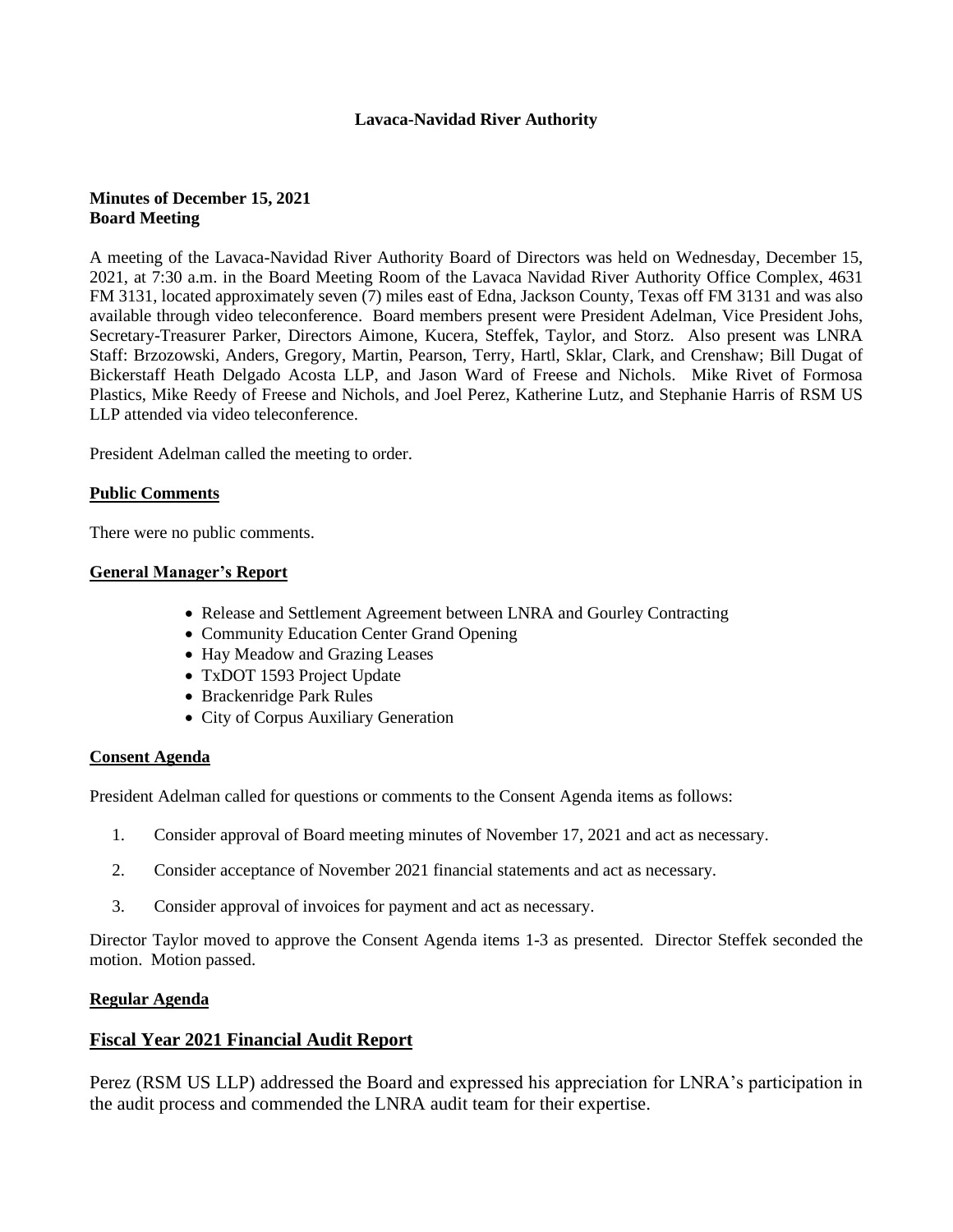Open Session December 15, 2021 Page 2

Lutz (RSM US LLP) briefed the Board on the Lavaca-Navidad River Authority Annual Financial Report, Representation Letter, and Internal Control Letter for the year ended September 30, 2021. The Board was presented a copy of the draft Financial Report and the related Letters for their review.

Director Parker moved to accept the Lavaca-Navidad River Authority Annual Financial Report for the year ended September 30, 2021 as performed by RSM US LLP. Director Kucera seconded the motion. Motion passed.

## **Engineering Firm to Provide Professional Services**

Brzozowski informed the Board that in compliance with LNRA Board Policy 302 – Use of Professional and Consulting Services, LNRA advertised a request for qualifications (RFQ) in the newspaper and directly solicited qualification statements from three (3) engineering firms in connection with LNRA's planned East Water Delivery Water Transmission Pipeline Relocation Project.

LNRA received two (2) qualification statements from responding engineering firms; MRB Group and Freese  $\&$ Nichols. The information was reviewed by Brzozowski, Hartl, and Gregory and was scored by Hartl and Brzozowski.

Management recommends the selection of Freese and Nichols to provide professional services in connection with the relocation of portions of LNRA's East Water Delivery (EDS) water transmission pipelines and associated appurtenances.

Director Johs moved to approve the selection of Freese and Nichols to provide professional services as recommended by LNRA Management. Director Aimone seconded the motion. Motion passed.

## **Disposition of Personal Property**

Brzozowski informed the Board that in accordance with LNRA Board Policy 306 – Disposition of Personal Property, LNRA Management proposes to sell the 40x14 square foot building formerly known as the LNRA Nature Center.

According to Board Policy, a sale of a single item of personal property will be advertised in a local newspaper indicating the item for sale, the price, and where it may be viewed.

Director Kucera moved to approve the disposition of personal property as presented. Director Steffek seconded the motion. Motion passed.

## **Proposed Reserve Contingency Fund Expenditures**

Brzozowski informed the Board of the following proposed Reserve Contingency Fund expenditures:

| <b>Community Education Center Reserve Fund</b>                                                  | \$3.800 |
|-------------------------------------------------------------------------------------------------|---------|
| Reimburse the Recreation operating budget for the cleaning service needed prior to CEC opening. |         |
|                                                                                                 |         |
| Cabin Replacement Items                                                                         | \$4,000 |
| To replace the French doors and storm door at Texana Park Cabin No.1                            |         |
|                                                                                                 |         |
| Heavy Equipment Replacement/Repair                                                              | \$9,000 |
| To repair John Deere 1982 4640 tractor                                                          |         |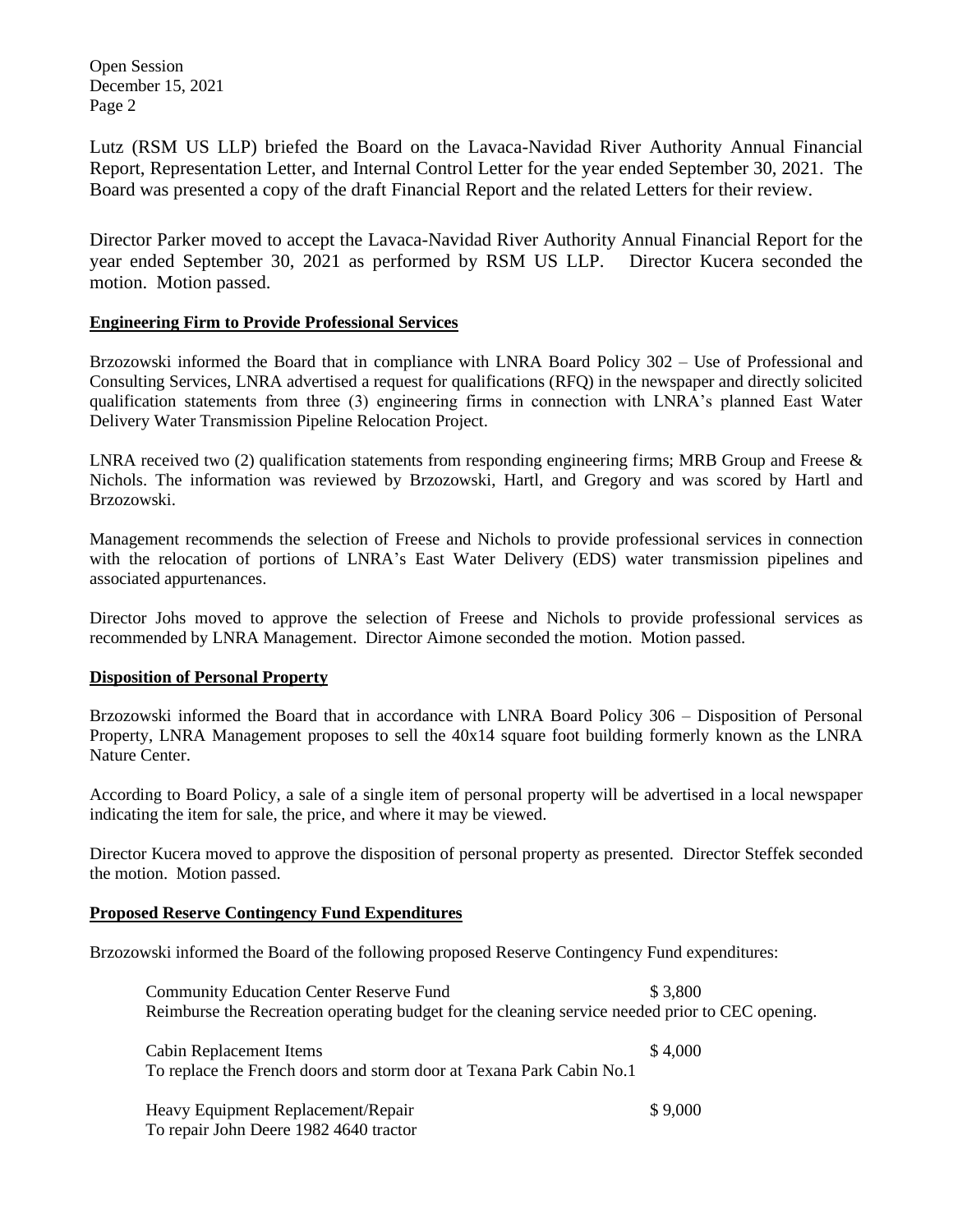Open Session December 15, 2021 Page 3

In accordance with LNRA BOARD POLICY 304 – PROCUREMENT, bids are solicited for proposed expenditures as applicable.

Director Storz moved to approve the proposed reserve contingency fund expenditures as presented. Director Parker seconded the motion. Motion passed.

#### **Proposed Capital Improvement Fund Expenditures**

Brzozowski informed the Board of the following proposed Capital Improvement Fund expenditures:

Management proposes to purchase two (2) replacement fleet vehicles as follows:

One (1) 2022 Ford F-150 Extended Cab – Law Enforcement \$ 38, 642.50 The cost for the LE vehicle includes accessories for LE specification.

One (1) 2022 Ford Explorer - Administration \$ 29,330.75

In accordance with LNRA BOARD POLICY 304- PROCUREMENT, bids were obtained from GoodBuy Purchasing Cooperative.

Funds are available in the Capital Improvement Fund, Vehicles.

Director Taylor moved to approve the proposed Capital Improvement Fund expenditures as presented. Director Storz seconded the motion. Motion passed.

#### **West Delivery System MRPII**

Brzozowski briefed the Board on the necessary replacement of the water quality instrumentation at the Bay City diversion location. The water quality system continues to be plagued with issues, most of which have been maintenance related.

The City and LNRA agree that it is necessary to replace the equipment with an alternate brand of instrumentation that would provide reliable operations with a service agreement in place that would provide needed repairs and services as needed.

LNRA has obtained two (2) bids for the replacement equipment as follows:

ABB Inc. \$65,697.00 Includes equipment and two days start up onsite.

Endress+Hauser \$ 59,072.80 Includes equipment and commissioning service

LNRA Management recommends accepting the bid from Endress+Hauser for \$59,072.80. LNRA proposes to purchase the equipment and bill the City for reimbursement. A budget amendment transferring funds from WDS Capital to WDS Maintenance is necessary to purchase the equipment. LNRA will be reimbursed by the City for the expenditure.

Information regarding the associated service agreement for the water quality instrumentation equipment will be presented to the Board in January.